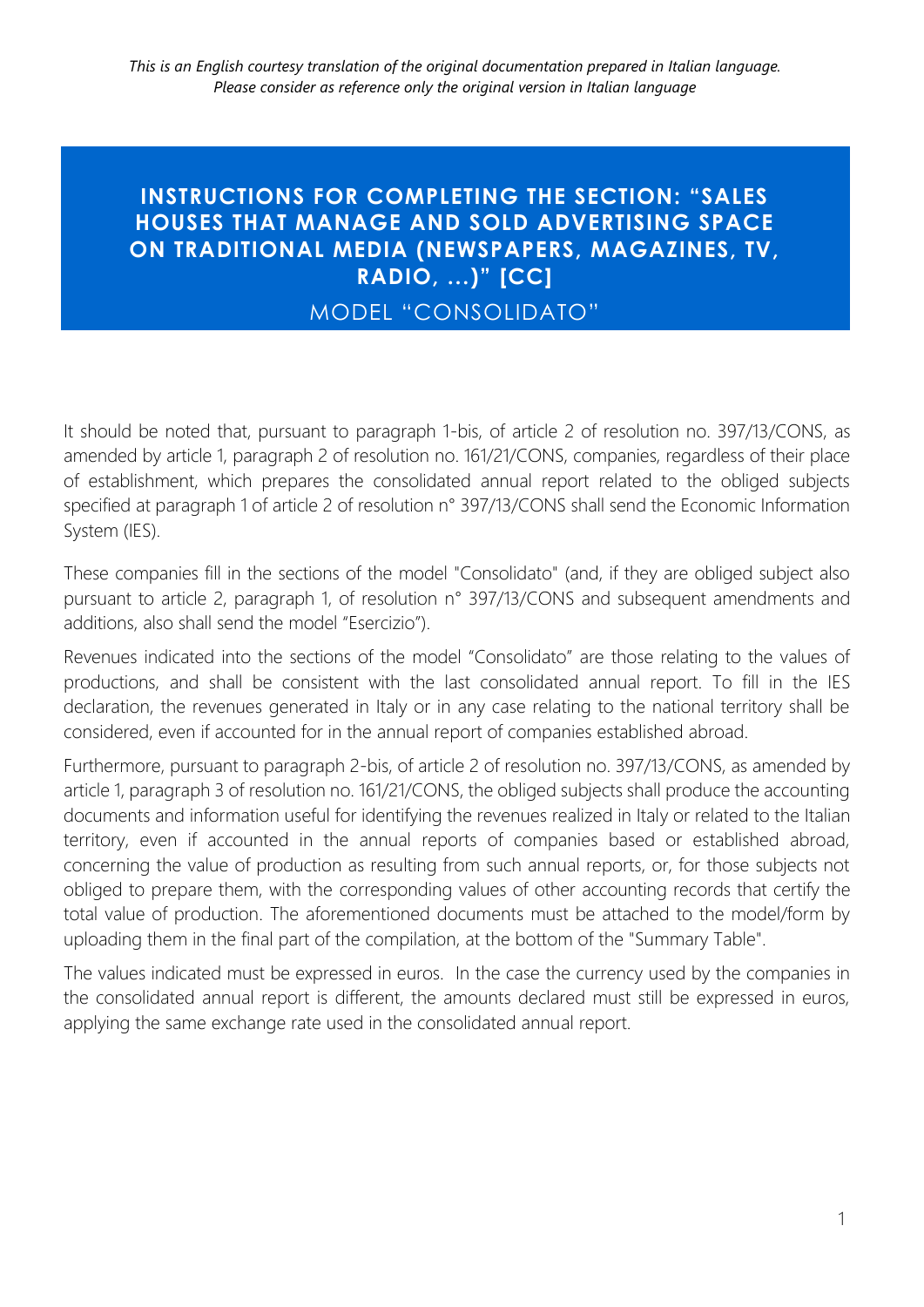*This is an English courtesy translation of the original documentation prepared in Italian language. Please consider as reference only the original version in Italian language*

| Item | <b>Instructions</b>                                                                                                                                                                                                                                                |
|------|--------------------------------------------------------------------------------------------------------------------------------------------------------------------------------------------------------------------------------------------------------------------|
|      | Gross advertising revenues                                                                                                                                                                                                                                         |
|      | Gross revenues from advertising sales for third parties (not belonging to the Group) in the sector:                                                                                                                                                                |
|      | (Values consistent with those shown in the consolidated annual report).                                                                                                                                                                                            |
| 97   | Consolidated gross revenues of the Group from management, negotiation and sale of advertising<br>spaces on traditional media on behalf of third parties (not belonging to the Group). The amounts are<br>net of discounts and agency fees                          |
|      | Automatic sum of the items 98 - 114                                                                                                                                                                                                                                |
|      | Newspaper (including free press) - national advertising                                                                                                                                                                                                            |
| 98   | Consolidated group revenues from management, negotiation and sale of national advertising spaces<br>in daily newspapers (including free newspapers) on behalf of third parties (not belonging to the Group).                                                       |
|      | Revenues from the sale of online advertising space, under item 163 (and following) of the section<br>"Internet: Online Publishing, Online Audiovisual Content, Online Advertising, Online Search Engines and<br>Online Intermediation Services [IT]" are excluded. |
|      | The amounts are net of discounts and agency fees.                                                                                                                                                                                                                  |
|      | Newspaper (including free press) - local advertising                                                                                                                                                                                                               |
| 99   | Consolidated group revenues from management, negotiation and sale of local advertising spaces in<br>daily newspapers (including free daily newspapers) on behalf of third parties (not belonging to the<br>Group).                                                 |
|      | Revenues from the sale of online advertising space, under item 163 (and following) of the section<br>"Internet: Online Publishing, Online Audiovisual Content, Online Advertising, Online Search Engines and<br>Online Intermediation Services [IT]" are excluded. |
|      | The amounts are net of discounts and agency fees.                                                                                                                                                                                                                  |
|      | Magazine (including free press) - national advertising                                                                                                                                                                                                             |
| 100  | Consolidated group revenues from management, negotiation and sale of national advertising spaces<br>in magazines (including free magazines) on behalf of third parties (not belonging to the Group).                                                               |
|      | Revenues from the sale of online advertising space, under item 163 (and following) of the section<br>"Internet: Online Publishing, Online Audiovisual Content, Online Advertising, Online Search Engines and<br>Online Intermediation Services [IT]" are excluded. |
|      | The amounts are net of discounts and agency fees.                                                                                                                                                                                                                  |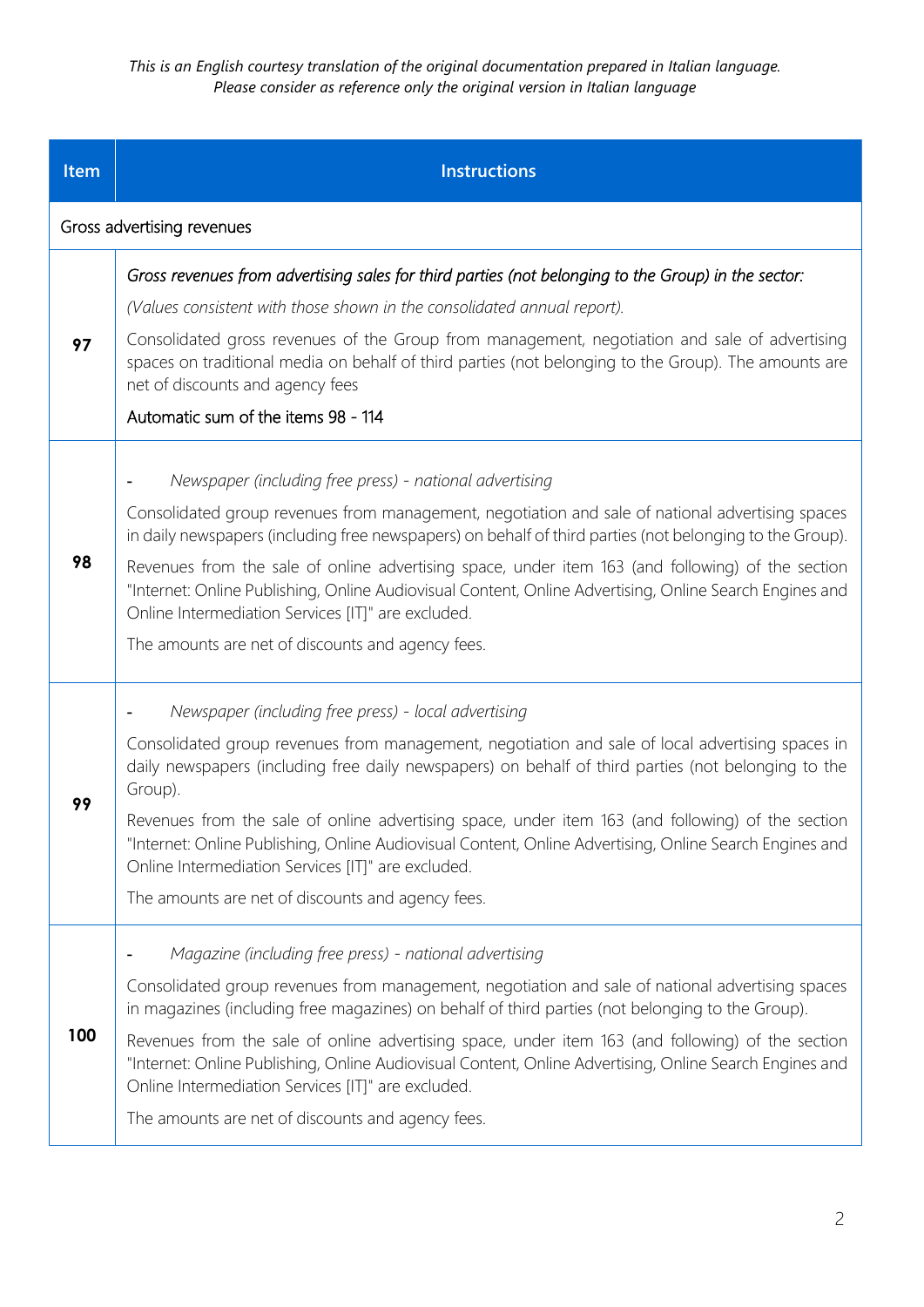| 101 | Magazine (including free press) - local advertising                                                                                                                                                                                                                                                                                                                                                                                                              |
|-----|------------------------------------------------------------------------------------------------------------------------------------------------------------------------------------------------------------------------------------------------------------------------------------------------------------------------------------------------------------------------------------------------------------------------------------------------------------------|
|     | Consolidated group revenues from management, negotiation and sale of local advertising spaces in<br>magazines (including free magazines) on behalf of third parties (not belonging to the Group).                                                                                                                                                                                                                                                                |
|     | Revenues from the sale of online advertising space, under item 163 (and following) of the section<br>"Internet: Online Publishing, Online Audiovisual Content, Online Advertising, Online Search Engines and<br>Online Intermediation Services [IT]" are excluded.                                                                                                                                                                                               |
|     | The amounts are net of discounts and agency fees.                                                                                                                                                                                                                                                                                                                                                                                                                |
|     | Yearbook publishing - national advertising                                                                                                                                                                                                                                                                                                                                                                                                                       |
| 102 | Consolidated group revenues from management, negotiation and sale of national advertising spaces<br>in annual publishing activities (including free yearbook) on behalf of third parties (not belonging to the<br>Group).                                                                                                                                                                                                                                        |
|     | Revenues from the sale of online advertising space, under item 163 (and following) of the section<br>"Internet: Online Publishing, Online Audiovisual Content, Online Advertising, Online Search Engines and<br>Online Intermediation Services [IT]" are excluded.                                                                                                                                                                                               |
|     | The amounts are net of discounts and agency fees.                                                                                                                                                                                                                                                                                                                                                                                                                |
|     | Yearbook publishing - local advertising                                                                                                                                                                                                                                                                                                                                                                                                                          |
| 103 | Consolidated group revenues from management, negotiation and sale of local advertising spaces in<br>annual publishing activities (including free yearbook) on behalf of third parties (not belonging to the<br>Group).                                                                                                                                                                                                                                           |
|     | Revenues from the sale of online advertising space, under item 163 (and following) of the section<br>"Internet: Online Publishing, Online Audiovisual Content, Online Advertising, Online Search Engines and<br>Online Intermediation Services [IT]" are excluded.                                                                                                                                                                                               |
|     | The amounts are net of discounts and agency fees.                                                                                                                                                                                                                                                                                                                                                                                                                |
|     | Free television - national advertising                                                                                                                                                                                                                                                                                                                                                                                                                           |
| 104 | Consolidated group revenues from management, negotiation and sale of national advertising spaces<br>in free television on behalf of third parties (not belonging to the Group), meaning any form of<br>announcements broadcast (on digital terrestrial and satellite platforms), aimed at promoting the supply<br>of goods or services, regardless of the form and duration (advertising spot, telepromotions, "minispot",<br>$etc$ ).                           |
|     | Revenues from telepromotions, teleshopping, sponsorship and product placement, and revenues from<br>the sale of advertising spaces to public entities (institutional advertising) are entered. Revenues from<br>online advertising (item 163 and following) are excluded and shall be entered in the section "Internet:<br>Online Publishing, Online Audiovisual Content, Online Advertising, Online Search Engines and Online<br>Intermediation Services [IT]". |
|     | The amounts are net of discounts and agency fees.                                                                                                                                                                                                                                                                                                                                                                                                                |
|     | Revenues from telepromotions: revenues deriving from any form of announcements broadcast, as part<br>of a program, consisting in displaying of products, verbal and visual presentation of goods or services<br>of a producer or a service provider aimed at promoting the supply of goods or services, including                                                                                                                                                |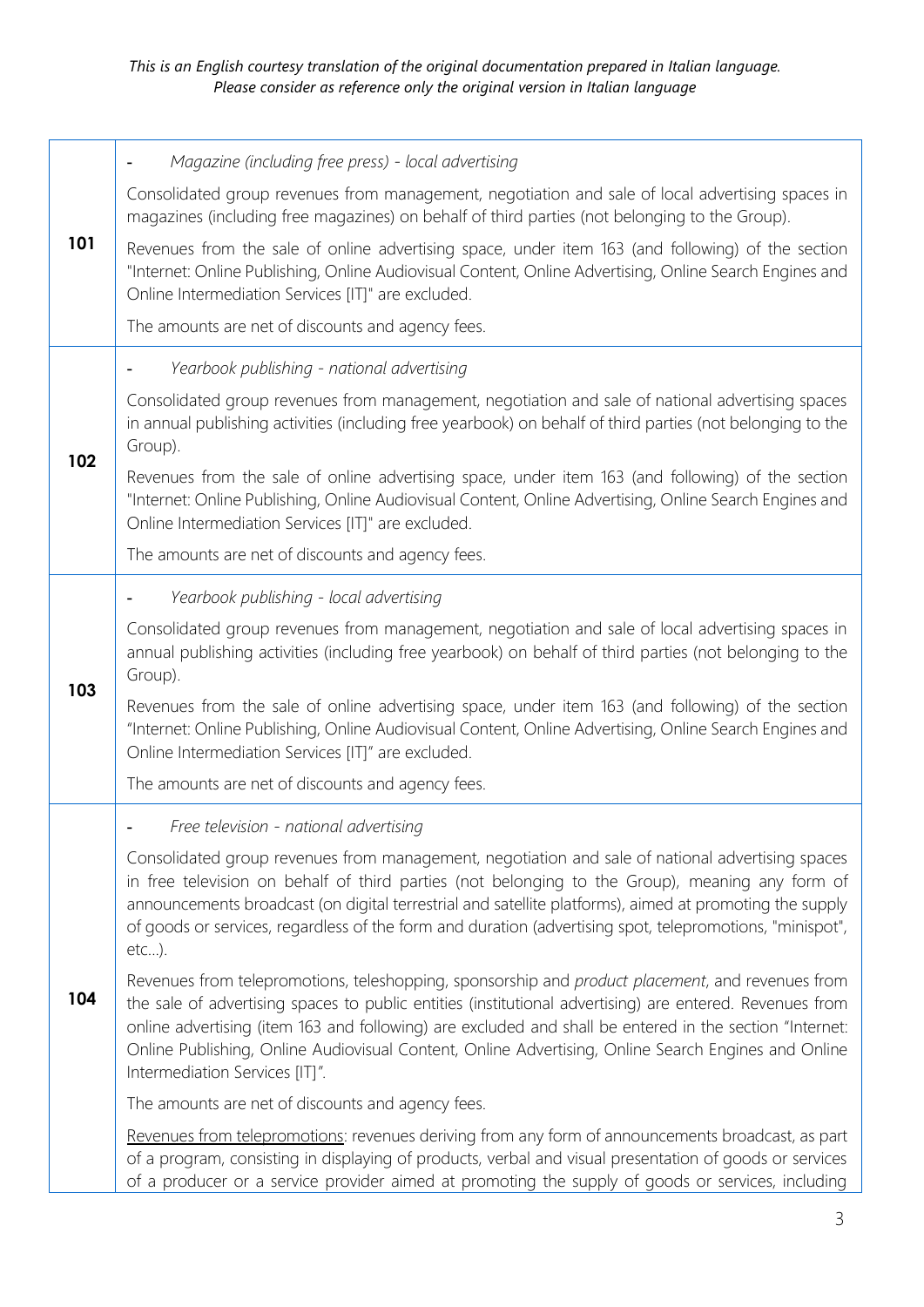|     | immovable property, rights and obligations, in return for payment.                                                                                                                                                                                                                                                                                                                                                               |
|-----|----------------------------------------------------------------------------------------------------------------------------------------------------------------------------------------------------------------------------------------------------------------------------------------------------------------------------------------------------------------------------------------------------------------------------------|
|     | Revenues from teleshopping: revenues deriving from direct offers broadcast to the public with a view<br>to the supply of goods or services, including immovable property, rights and obligations, in return for<br>payment.                                                                                                                                                                                                      |
|     | Revenues from sponsorship: revenues deriving from means any contribution made by public or private<br>undertakings or natural persons not engaged in providing audiovisual media services or in the<br>production of audiovisual works, to the financing of audiovisual media services or programmes with a<br>view to promoting their name, trade mark, image, activities or products.                                          |
|     | Product placement: revenues deriving from any form of audiovisual commercial communication<br>consisting of the inclusion of or reference to a product, a service or the trade mark thereof so that it is<br>featured within a programme, in return for payment or for similar consideration.                                                                                                                                    |
|     | Free television - local advertising                                                                                                                                                                                                                                                                                                                                                                                              |
| 105 | Consolidated group revenues from management, negotiation and sale of local advertising spaces in<br>free television on behalf of third parties (not belonging to the Group), meaning any form of<br>announcements broadcast (on digital terrestrial and satellite platforms), aimed at promoting the supply<br>of goods or services, regardless of the form and duration (advertising spot, telepromotions, "minispot",<br>etc). |
|     | Revenues from telepromotions, teleshopping, sponsorship and product placement, and revenues from<br>the sale of advertising spaces to public entities (institutional advertising) are entered. (See description<br>under item 104).                                                                                                                                                                                              |
|     | Revenues from online advertising (item 163 and following) are excluded and shall be entered in the<br>section "Internet: Online Publishing, Online Audiovisual Content, Online Advertising, Online Search<br>Engines and Online Intermediation Services [IT]".                                                                                                                                                                   |
|     | The amounts are net of discounts and agency fees.                                                                                                                                                                                                                                                                                                                                                                                |
|     | Pay-TV - national advertising                                                                                                                                                                                                                                                                                                                                                                                                    |
| 106 | Consolidated group revenues from management, negotiation and sale of local advertising spaces in<br>pay-tv on behalf of third parties (not belonging to the Group).                                                                                                                                                                                                                                                              |
|     | Revenues from telepromotions, teleshopping, sponsorship and <i>product placement</i> , and revenues from<br>the sale of advertising spaces to public entities (institutional advertising) are entered. (See description<br>under item 104).                                                                                                                                                                                      |
|     | Revenues from online advertising (item 163 and following) are excluded and shall be entered in the<br>section "Internet: Online Publishing, Online Audiovisual Content, Online Advertising, Online Search<br>Engines and Online Intermediation Services [IT]".                                                                                                                                                                   |
|     | The amounts are net of discounts and agency fees.                                                                                                                                                                                                                                                                                                                                                                                |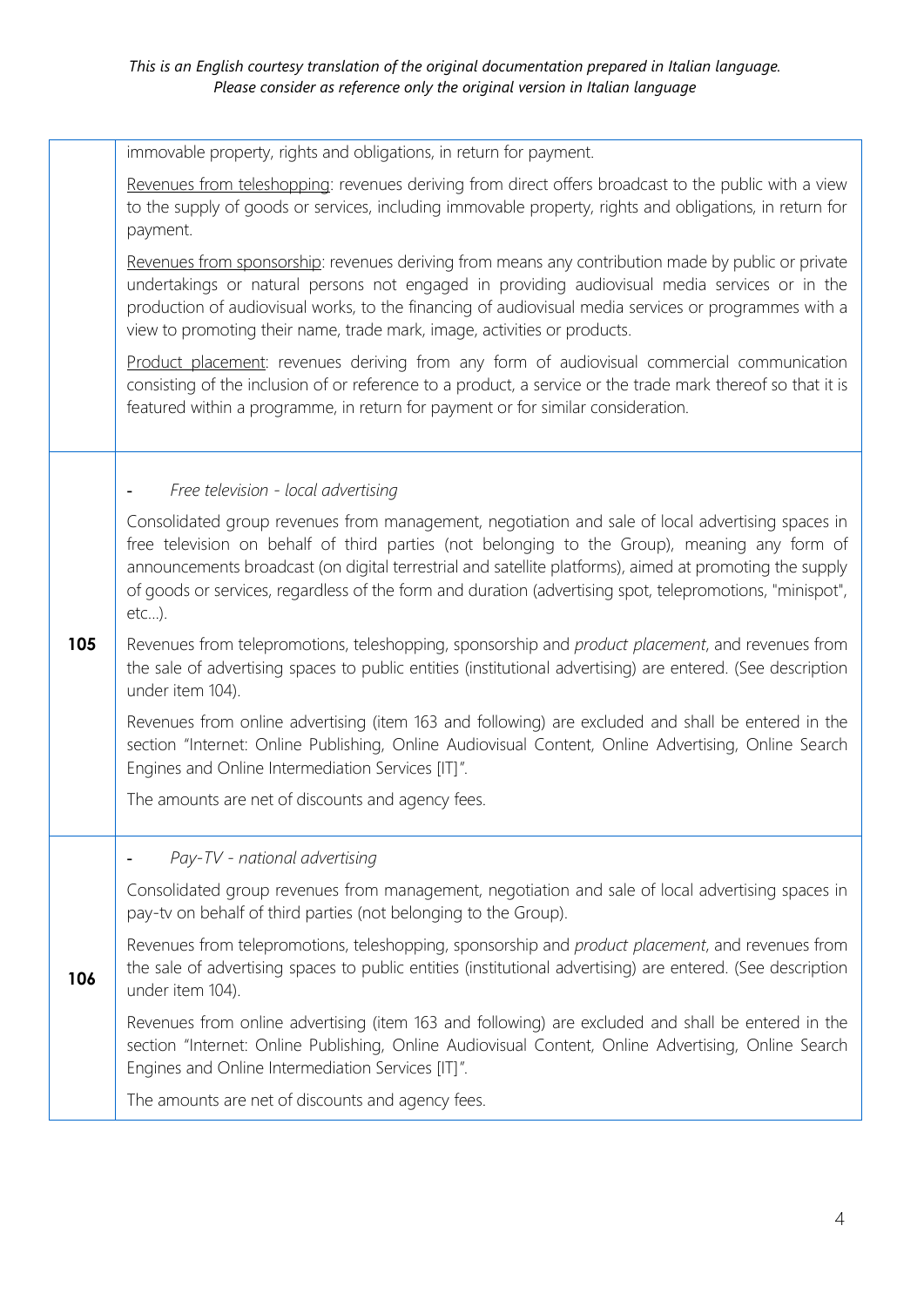| 107 | Pay-TV - local advertising                                                                                                                                                                                                                                                       |
|-----|----------------------------------------------------------------------------------------------------------------------------------------------------------------------------------------------------------------------------------------------------------------------------------|
|     | Consolidated group revenues from management, negotiation and sale of local advertising spaces in<br>pay-tv on behalf of third parties (not belonging to the Group).                                                                                                              |
|     | Revenues from telepromotions, teleshopping, sponsorship and product placement, and revenues from<br>the sale of advertising spaces to public entities (institutional advertising) are entered. (See description<br>under item 104).                                              |
|     | Revenues from online advertising (item 163 and following) are excluded and shall be entered in the<br>section "Internet: Online Publishing, Online Audiovisual Content, Online Advertising, Online Search<br>Engines and Online Intermediation Services [IT]".                   |
|     | The amounts are net of discounts and agency fees.                                                                                                                                                                                                                                |
|     | Radio - national advertising                                                                                                                                                                                                                                                     |
| 108 | Consolidated group revenues from management, negotiation and sale of radio advertising spaces on<br>behalf of third parties (not belonging to the Group) aimed at broadcasting national announcements,<br>regardless of the form and duration (spots, promotions, "minispot", ). |
|     | Revenues from radiopromotions, radioshopping, sponsorship and product placement are entered.<br>(See description, mutatis mutandis, under item 104).                                                                                                                             |
|     | Revenues from online advertising (163 and following), are excluded and shall be entered in the section<br>"Internet: Online Publishing, Online Audiovisual Content, Online Advertising, Online Search Engines and<br>Online Intermediation Services [IT]".                       |
|     | The amounts are net of discounts and agency fees.                                                                                                                                                                                                                                |
|     | Radio - local advertising                                                                                                                                                                                                                                                        |
|     | Consolidated group revenues from management, negotiation and sale of radio advertising spaces on<br>behalf of third parties (not belonging to the Group) aimed at broadcasting local announcements,<br>regardless of the form and duration (spots, promotions, "minispot", ).    |
| 109 | Revenues from radiopromotions, radioshopping, sponsorship and product placement are entered.<br>(See description, mutatis mutandis, under item 104).                                                                                                                             |
|     | Revenues from online advertising (163 and following), are excluded and shall be entered in the section<br>"Internet: Online Publishing, Online Audiovisual Content, Online Advertising, Online Search Engines and<br>Online Intermediation Services [IT]".                       |
|     | The amounts are net of discounts and agency fees.                                                                                                                                                                                                                                |
|     | Cinema (including product placement)                                                                                                                                                                                                                                             |
| 110 | Consolidated group revenues from management, negotiation and sale of advertising spaces in the<br>cinemas on behalf of third parties.                                                                                                                                            |
|     | Product placement revenues are included.                                                                                                                                                                                                                                         |
|     | The amounts are net of discounts and agency fees.                                                                                                                                                                                                                                |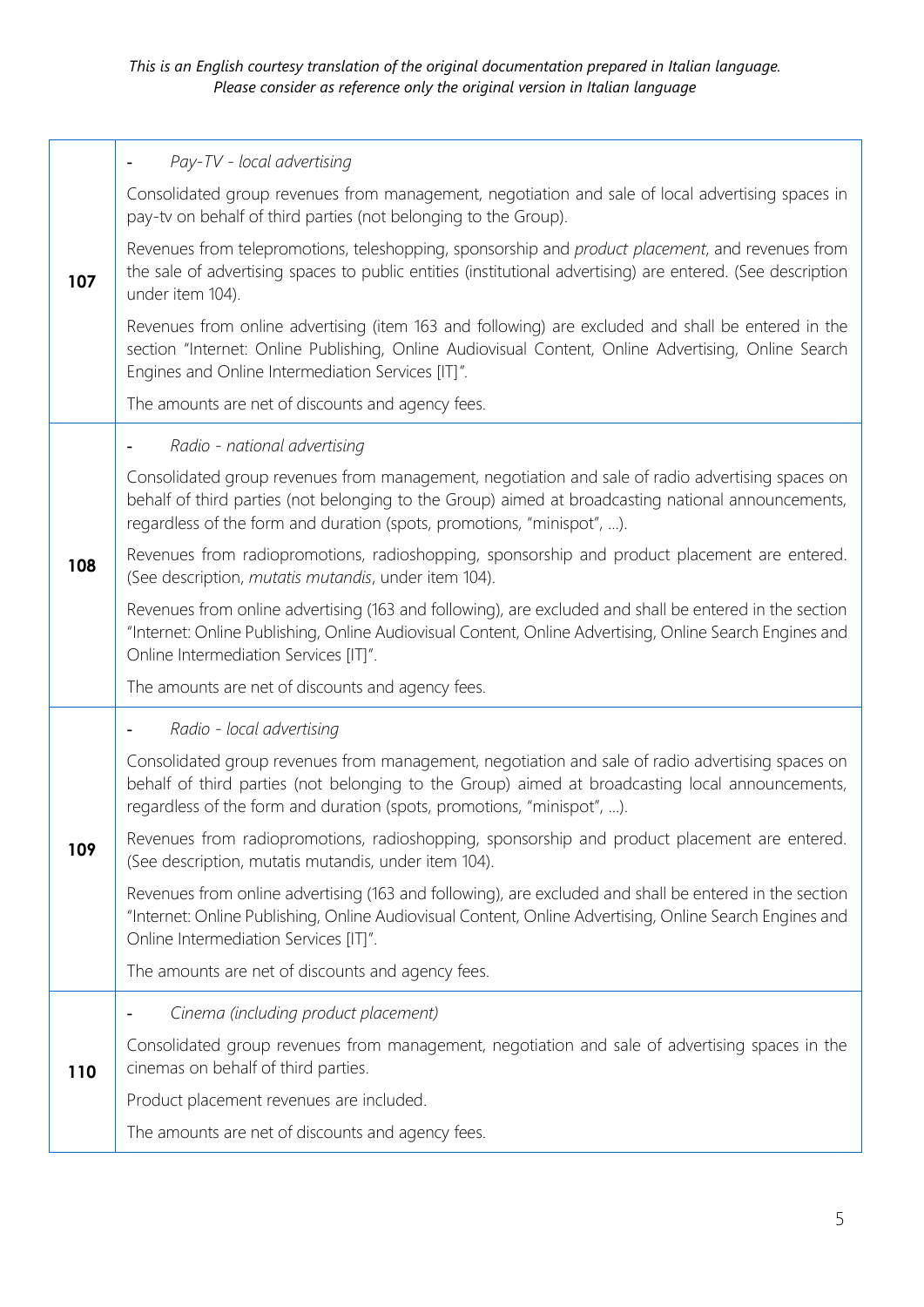$\mathbf{r}$ 

| 111 | Outdoor advertising<br>Consolidated group revenues from management, negotiation and sale of advertising spaces on<br>outdoor media (billboards, road signs, bus signs, etc.) on behalf of third parties.<br>The amounts are net of discounts and agency fees.                                                                                                                                                                                                                                                                                                                                    |
|-----|--------------------------------------------------------------------------------------------------------------------------------------------------------------------------------------------------------------------------------------------------------------------------------------------------------------------------------------------------------------------------------------------------------------------------------------------------------------------------------------------------------------------------------------------------------------------------------------------------|
| 112 | Sponsorships (excluding TV, Radio)<br>Consolidated group revenues from management, negotiation and sale, on behalf of third parties, of<br>contracts in communication activities related to events, sport, culture, social or entertainment<br>happenings, or organisation, either financially or through the provision of products and services, for<br>commercial purposes.<br>The amounts are net of discounts and agency fees.                                                                                                                                                               |
| 113 | Product distribution activities carried out at the point of sale with the exclusion of price action<br>Consolidated group revenues from management, negotiation and sale, on behalf of third parties, of<br>contracts for communication activities at the point of sale, such as, for example, special displays,<br>demonstrations by special personnel and any other form of communication taking place at the place<br>where the product is sold, excluding price actions (such as, for example, special offers and price<br>reductions).<br>The amounts are net of discounts and agency fees. |
| 114 | The "other" sectors (please specify in the "Notes" box)<br>Consolidated group revenues from management, negotiation and sale of advertising spaces on behalf<br>of third parties on media other than those mentioned under the previous items.<br>The amounts are net of discounts and agency fees.                                                                                                                                                                                                                                                                                              |
|     | Advertising revenues paid or recognized to third parties (even if accounted for as costs):                                                                                                                                                                                                                                                                                                                                                                                                                                                                                                       |
| 115 | Revenues paid to third parties (even if accounted for as costs):<br>Portion of advertising revenues paid or recognized to third parties (not belonging to the Group) on<br>the total revenues (item 97), deriving from the sale of advertising spaces related to the media indicated<br>in the following items.<br>Also amounts recognized as costs in the consolidated annual report are included.<br>Automatic sum of the items 116 - 132                                                                                                                                                      |
| 116 | Newspaper (including free press) - national advertising<br>Portion of advertising revenues paid or recognized to third parties (not belonging to the Group) on<br>the total revenues (item 98), deriving from the sale of national advertising spaces in daily newspapers<br>(including free newspapers).                                                                                                                                                                                                                                                                                        |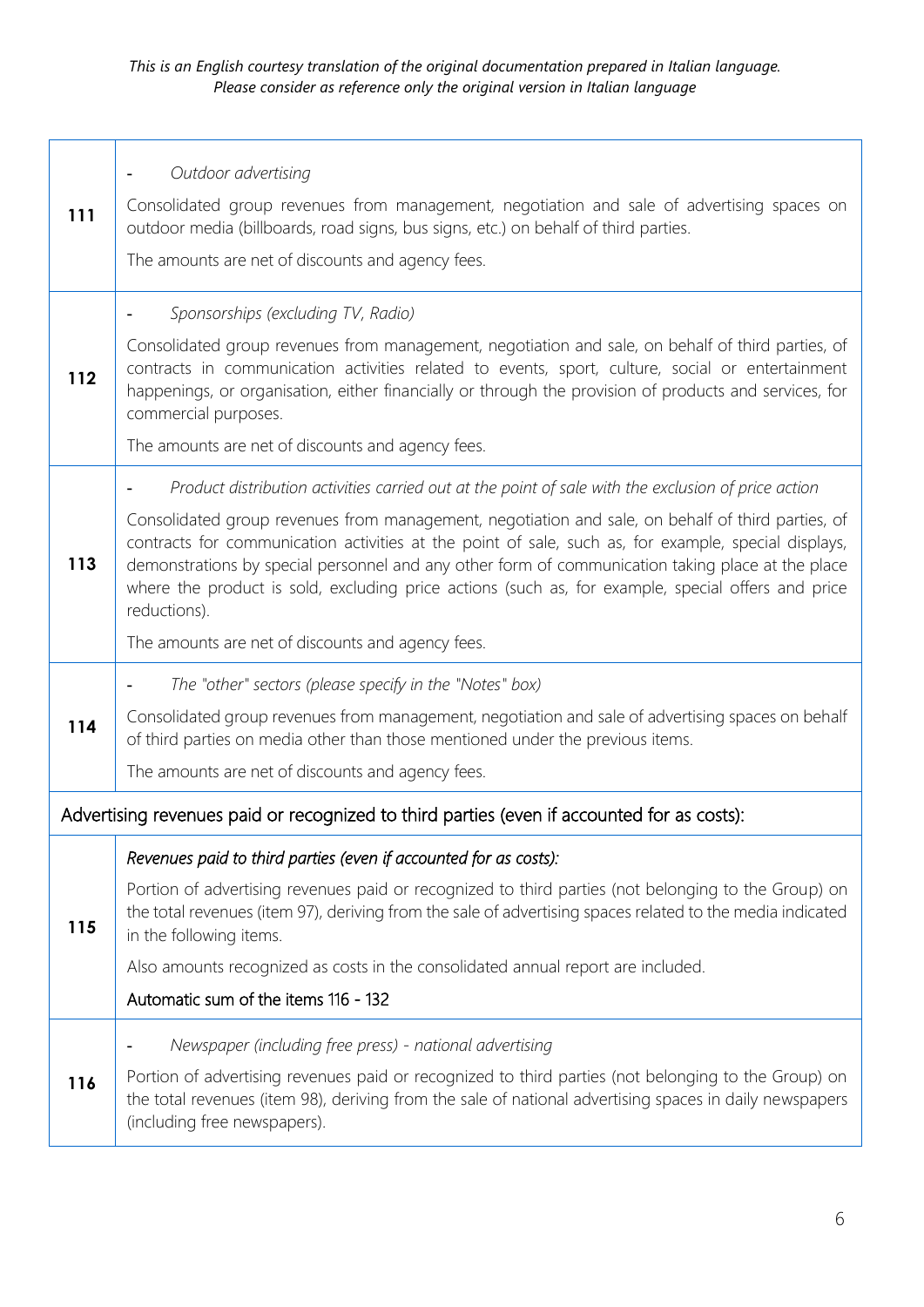## *This is an English courtesy translation of the original documentation prepared in Italian language. Please consider as reference only the original version in Italian language*

| 117 | Newspaper (including free press) - local advertising<br>Portion of advertising revenues paid or recognized to third parties (not belonging to the Group) on<br>the total revenues (item 99), deriving from the sale of local advertising spaces in daily newspapers<br>(including free newspapers).     |
|-----|---------------------------------------------------------------------------------------------------------------------------------------------------------------------------------------------------------------------------------------------------------------------------------------------------------|
| 118 | Magazine (including free press) - national advertising<br>Portion of advertising revenues paid or recognized to third parties (not belonging to the Group) on<br>the total revenues (item 100), deriving from the sale of national advertising spaces in magazines<br>(including free magazines).       |
| 119 | Magazine (including free press) - local advertising<br>Portion of advertising revenues paid or recognized to third parties (not belonging to the Group) on<br>the total revenues (item 101), deriving from the sale of local advertising spaces in magazines (including<br>free magazines).             |
| 120 | Yearbook publishing - national advertising<br>Portion of advertising revenues paid or recognized to third parties (not belonging to the Group) on the<br>total revenues (item 102), deriving from the sale of national advertising spaces in annual publishing<br>activities (including free yearbook). |
| 121 | Yearbook publishing - local advertising<br>Portion of advertising revenues paid or recognized to third parties (not belonging to the Group) on<br>the total revenues (item 103), deriving from the sale of local advertising spaces in annual publishing<br>activities (including free yearbook).       |
| 122 | Free television - national advertising<br>Portion of advertising revenues paid or recognized to third parties (not belonging to the Group) on<br>the total revenues (item 104), deriving from the sale of national advertising spaces in free television.                                               |
| 123 | Free television - local advertising<br>Portion of advertising revenues paid or recognized to third parties (not belonging to the Group) on<br>the total revenues (item 105), deriving from the sale of local advertising spaces in free television.                                                     |
| 124 | Pay-TV - national advertising<br>Portion of advertising revenues paid or recognized to third parties (not belonging to the Group) on<br>the total revenues (item 106), deriving from the sale of national advertising spaces in pay television.                                                         |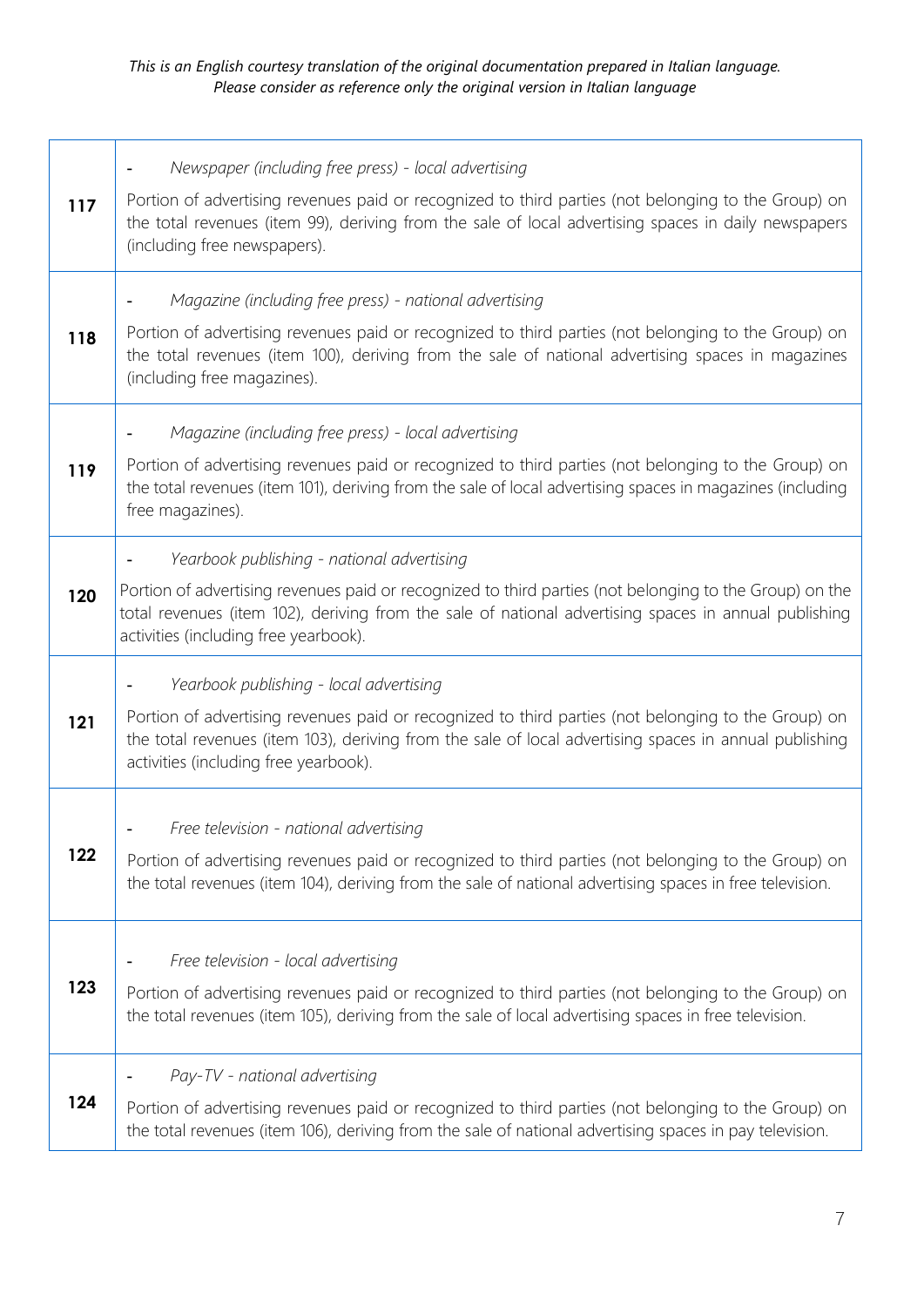## *This is an English courtesy translation of the original documentation prepared in Italian language. Please consider as reference only the original version in Italian language*

|     | Pay-TV - local advertising                                                                                                                                                                                                                                                                                                                                                                                                                   |
|-----|----------------------------------------------------------------------------------------------------------------------------------------------------------------------------------------------------------------------------------------------------------------------------------------------------------------------------------------------------------------------------------------------------------------------------------------------|
| 125 | Portion of advertising revenues paid or recognized to third parties (not belonging to the Group) on<br>the total revenues (item 107), deriving from the sale of local advertising spaces in pay television.                                                                                                                                                                                                                                  |
|     | Radio - national advertising                                                                                                                                                                                                                                                                                                                                                                                                                 |
| 126 | Portion of advertising revenues paid or recognized to third parties (not belonging to the Group) on<br>the total revenues (item 108), deriving from the sale of national advertising spaces in radio.                                                                                                                                                                                                                                        |
|     | Radio - local advertising                                                                                                                                                                                                                                                                                                                                                                                                                    |
| 127 | Portion of advertising revenues paid or recognized to third parties (not belonging to the Group) on<br>the total revenues (item 109), deriving from the sale of local advertising spaces in radio.                                                                                                                                                                                                                                           |
|     | Cinema (including product placement)                                                                                                                                                                                                                                                                                                                                                                                                         |
| 128 | Portion of advertising revenues paid or recognized to third parties on the total revenues (item 110),<br>deriving from the sale of advertising spaces in cinemas.                                                                                                                                                                                                                                                                            |
|     | Outdoor advertising                                                                                                                                                                                                                                                                                                                                                                                                                          |
| 129 | Portion of advertising revenues paid or recognized to third parties on the total revenues (item 111),<br>deriving from the sale of advertising spaces on outdoor media (billboards, road signs, bus signs, etc.).                                                                                                                                                                                                                            |
|     | Sponsorships (excluding TV, Radio)                                                                                                                                                                                                                                                                                                                                                                                                           |
| 130 | Portion of advertising revenues paid or recognized to third parties on the total revenues (item 112),<br>deriving from the sale of contracts in communication activities related to events, sport, culture, social<br>or entertainment happenings, or organisation, either financially or through the provision of products<br>and services, for commercial purposes.                                                                        |
|     | Product distribution activities carried out at the point of sale with the exclusion of price action                                                                                                                                                                                                                                                                                                                                          |
| 131 | Portion of advertising revenues paid or recognized to third parties on the total revenues (item 113),<br>deriving from the communication activities at the point of sale, such as, for example, special displays,<br>demonstrations by special personnel and any other form of communication taking place at the place<br>where the product is sold, excluding price actions (such as, for example, special offers and price<br>reductions). |
|     | The "other" sectors (please specify in the "Notes" box)                                                                                                                                                                                                                                                                                                                                                                                      |
| 132 | Portion of advertising revenues paid or recognized to third parties on the total revenues (item 114),<br>deriving from the sale of advertising spaces related to the media other than those mentioned under<br>the previous items.                                                                                                                                                                                                           |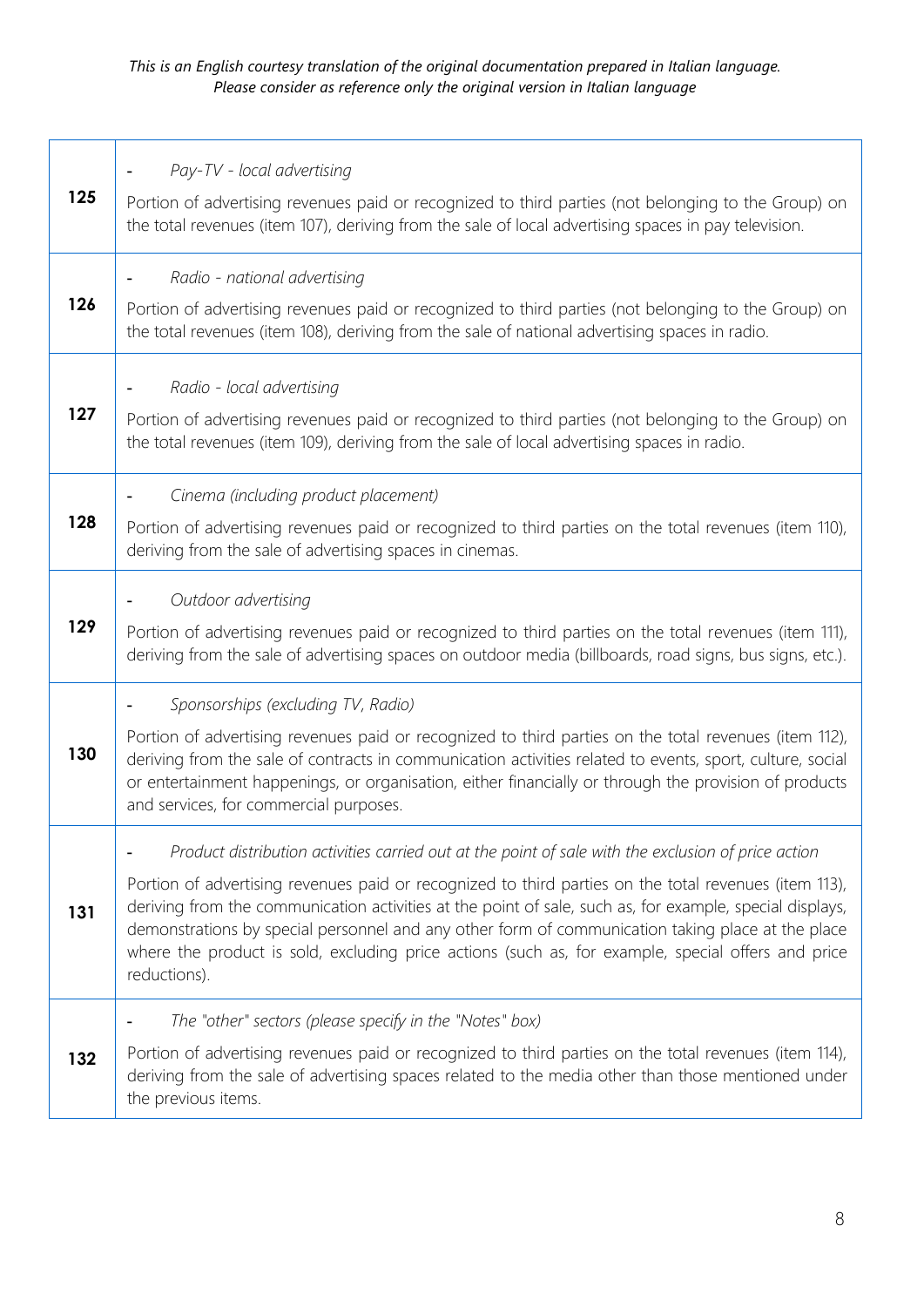| Net Advertising revenues (difference between gross advertising revenues and revenues paid or<br>recognized to third parties) |                                                                                                                                                                                                                                                                                                                                                                  |
|------------------------------------------------------------------------------------------------------------------------------|------------------------------------------------------------------------------------------------------------------------------------------------------------------------------------------------------------------------------------------------------------------------------------------------------------------------------------------------------------------|
| 133                                                                                                                          | Net revenues (difference between gross revenues and corresponding paid revenues)<br>Difference between gross advertising revenues and revenues paid or recognized to third parties (not<br>belonging to the Group), deriving from the sale of advertising spaces on the media indicated in the<br>following items.<br>Automatic difference of the items 97 - 115 |
| 134                                                                                                                          | Newspaper (including free press) - national advertising<br>Difference between gross advertising revenues (item 98) and revenues paid or recognized to third<br>parties (item 116), deriving from the sale of national advertising spaces in daily newspapers (including<br>free newspapers.<br>Automatic difference of the items 98 - 116                        |
| 135                                                                                                                          | Newspaper (including free press) - local advertising<br>Difference between gross advertising revenues (item 99) and revenues paid or recognized to third<br>parties (item 117), deriving from the sale of local advertising spaces in daily newspapers (including free<br>newspapers.<br>Automatic difference of the items 99 - 117                              |
| 136                                                                                                                          | Magazine (including free press) - national advertising<br>Difference between gross advertising revenues (item 100) and revenues paid or recognized to third<br>parties (item 118), deriving from the sale of national advertising spaces in magazines (including free<br>magazines).<br>Automatic difference of the items 100 - 118                              |
| 137                                                                                                                          | Magazine (including free press) - local advertising<br>Difference between gross advertising revenues (item 101) and revenues paid or recognized to third<br>parties (item 119), deriving from the sale of local advertising spaces in magazines (including free<br>magazines).<br>Automatic difference of the items 101 - 119                                    |
| 138                                                                                                                          | Yearbook publishing - national advertising<br>Difference between gross advertising revenues (item 102) and revenues paid or recognized to third<br>parties (item 120), deriving from the sale of national advertising spaces in annual publishing activities<br>(including free yearbook).<br>Automatic difference of the items 102 - 120                        |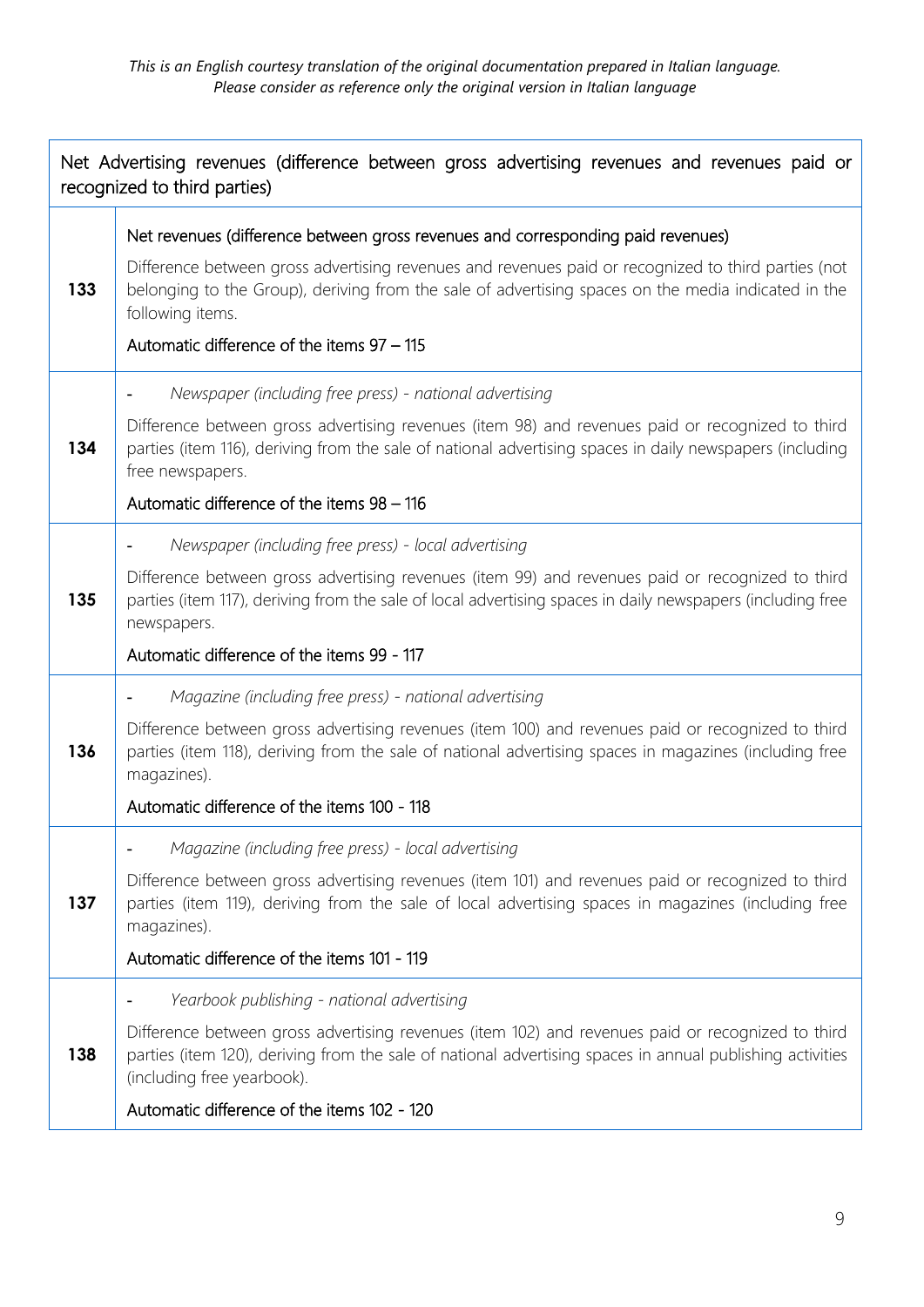|     | Yearbook publishing - local advertising<br>٠                                                                                                                                                                                                 |
|-----|----------------------------------------------------------------------------------------------------------------------------------------------------------------------------------------------------------------------------------------------|
| 139 | Difference between gross advertising revenues (item 103) and revenues paid or recognized to third<br>parties (item 121), deriving from the sale of national advertising spaces in annual publishing activities<br>(including free yearbook). |
|     | Automatic difference of the items 103 - 121                                                                                                                                                                                                  |
|     | Free television - national advertising<br>٠                                                                                                                                                                                                  |
| 140 | Difference between gross advertising revenues (item 104) and revenues paid or recognized to third<br>parties (item 122), deriving from the sale of national advertising spaces in free television.                                           |
|     | Automatic difference of the items 104 - 122                                                                                                                                                                                                  |
|     | Free television - local advertising<br>٠                                                                                                                                                                                                     |
| 141 | Difference between gross advertising revenues (item 105) and revenues paid or recognized to third<br>parties (item 123), deriving from the sale of local advertising spaces in free television.                                              |
|     | Automatic difference of the items 105 - 123                                                                                                                                                                                                  |
|     | Pay-TV - national advertising<br>۰                                                                                                                                                                                                           |
| 142 | Difference between gross advertising revenues (item 106) and revenues paid or recognized to third<br>parties (item 124), deriving from the sale of national advertising spaces in pay television.                                            |
|     | Automatic difference of the items 106 - 124                                                                                                                                                                                                  |
|     | Pay-TV - local advertising<br>٠                                                                                                                                                                                                              |
| 143 | Difference between gross advertising revenues (item 107) and revenues paid or recognized to third<br>parties (item 125), deriving from the sale of local advertising spaces in pay television.                                               |
|     | Automatic difference of the items 107 - 125                                                                                                                                                                                                  |
|     | Radio - national advertising                                                                                                                                                                                                                 |
| 144 | Difference between gross advertising revenues (item 108) and revenues paid or recognized to third<br>parties (item 126), deriving from the sale of national advertising spaces in radio.                                                     |
|     | Automatic difference of the items 108 - 126                                                                                                                                                                                                  |
|     | Radio - local advertising                                                                                                                                                                                                                    |
| 145 | Difference between gross advertising revenues (item 109) and revenues paid or recognized to third<br>parties (item 127), deriving from the sale of local advertising spaces in radio.                                                        |
|     | Automatic difference of the items 109 - 127                                                                                                                                                                                                  |
|     | Cinema (including product placement)                                                                                                                                                                                                         |
| 146 | Difference between gross advertising revenues (item 110) and revenues paid or recognized to third<br>parties (item 128), deriving from the sale of advertising spaces in cinema.                                                             |
|     | Automatic difference of the items 110 - 128                                                                                                                                                                                                  |